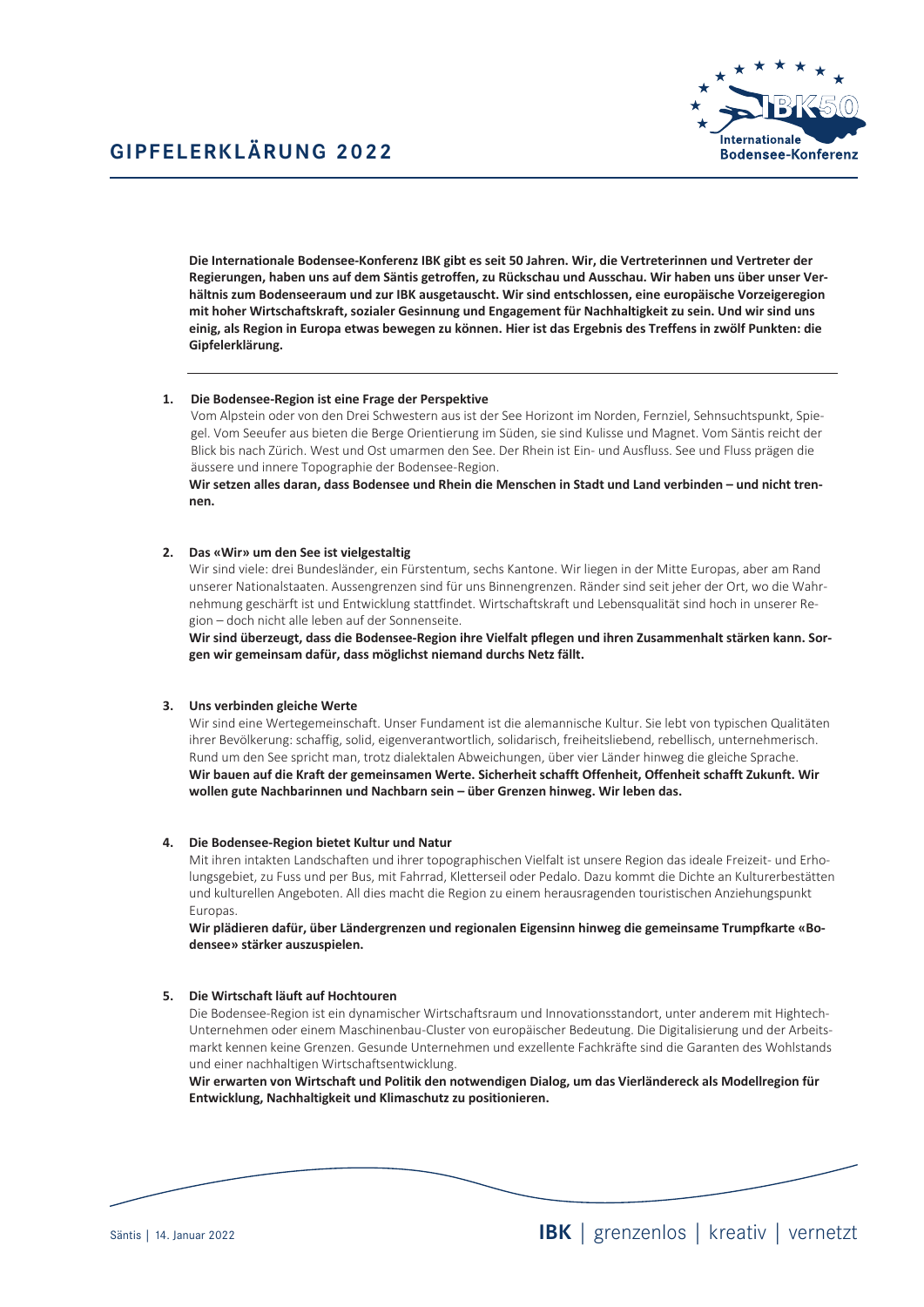

# 6. Das Signal steht auf Grün

Jede Region ist so gut wie ihr Verkehr. Erstmals verbindet eine S-Bahn drei Länder. Noch bremsen aber unterschiedliche Infrastrukturen und Tarifsysteme den Zug Richtung Zukunft. Der öffentliche Verkehr muss die Region unkomplizierter und schneller erschliessen. Die Weichen werden allerdings nicht allein in der Region gestellt. Es bedarf der Unterstützung durch die Metropolen – dort muss unsere Region ihre Anliegen klarmachen. Wir setzen auf eine klimaneutrale Verkehrszukunft um den See und auf ihm. Ökologische und vernetzte Mobilität ist das Gebot der Stunde. Die Transformation soll möglichst schnell gelingen.

# 7. Das grösste Potential sind kluge Köpfe

Die Bodensee-Region ist ein lebendiger Wissenschaftsraum. Exemplarisch dafür sind die Internationale Bodensee Hochschule IBH sowie Hochschulen und Universitäten von Weltruhm in Zürich, St.Gallen oder Konstanz. In grenzüberschreitenden Projekten und Labs wird gelernt und geforscht. Lassen wir uns in der Forschung gegenseitig in die Karten schauen - regionale Vernetzung bringt mehr als gegenseitige Konkurrenz. Junge Menschen halten erst recht nichts von Grenzen

Wir fördern mit aller Vehemenz die Bildungszusammenarbeit. Im Wettstreit der Ideen und Technologien ist der Massstab global. Wir wollen die besten Fachkräfte ausbilden.

# 8. Nach der Krise ist vor der Krise

Das Leben macht nicht Halt an den Grenzen, so wenig wie Viren. Covid-19 hat gezeigt, wie intensiv die Menschen über die Landesgrenzen vernetzt sind, privat und beruflich. Krisen wie die Pandemie werden wieder auftreten. Umso entscheidender ist, dass Kommunikation und Kooperation länderübergreifend funktionieren. Beziehungen und Vertrauen, Partnerschaft und Solidarität machen krisenresistent.

Wir lernen aus der Erfahrung der Pandemie: Die Schlagbäume dürfen nicht noch einmal heruntergehen. Und wir wissen: Nur ein starkes Netz hält Zerreissproben stand.

# 9. Selbstbewusstsein ist angezeigt

Wer gehört werden will, muss mit einer Stimme sprechen. Die Bodensee-Region braucht koordinierte Anstrengungen und institutionalisierte Zugänge, um ihre Anliegen auf nationalstaatlicher Ebene und bei den Zentralregierungen zur Geltung zu bringen - in Berlin, Wien, in Bern und Vaduz. Und in Brüssel. Die Bodensee-Region hat die Kraft, Europa zu bewegen.

Wir setzen uns einzeln und gemeinsam für einen direkten Draht in die Metropolen und Hauptstädte ein. Die IBK als politisches Dach ist dafür ein wichtiges Bindeglied. Wenn Europa gelingen soll, dann hier.

#### 10. Die IBK heute: gelebter Föderalismus

50 Jahre Praxis in grenzüberschreitendem Föderalismus: Das ist keine Selbstverständlichkeit, mit Partnern vom Bundesland bis zum Kleinkanton. Das Rezept heisst: Kleine wie Grosse bringen ihre Qualitäten gleichberechtigt ein. ebenso ihre unterschiedlichen Ansprüche. Föderalismus braucht Zeit, aber er verhindert Egoismus und stärkt die Entscheide.

Wir sind überzeugt, dass demokratisches Aushandeln das A und O der Zusammenarbeit in der Region ist. Es braucht aber auch den Schwung der Tat.

#### 11. Die IBK morgen: starke Identität

Fünf Jahrzehnte Gemeinsamkeit: Das macht die IBK zur Expertin für Begegnungen, Partnerschaften und Austauschprojekte. Zum Jubiläum fokussiert die IBK ihre Strategie und will jene Themen vorantreiben, die essentiell für alle Mitglieder und die zukünftigen Generationen sind. Unter dem Dach der IBK wird handfest an der Zukunft gearbeitet. Visionen sollen Platz haben.

Wir, drei Bundesländer, ein Fürstentum und sechs Kantone, setzen uns zur Aufgabe, die Bodensee-Identität nach innen zu kräftigen und nach aussen stärker vernehmbar zu machen. Der Bodensee ist eine Willensregion.